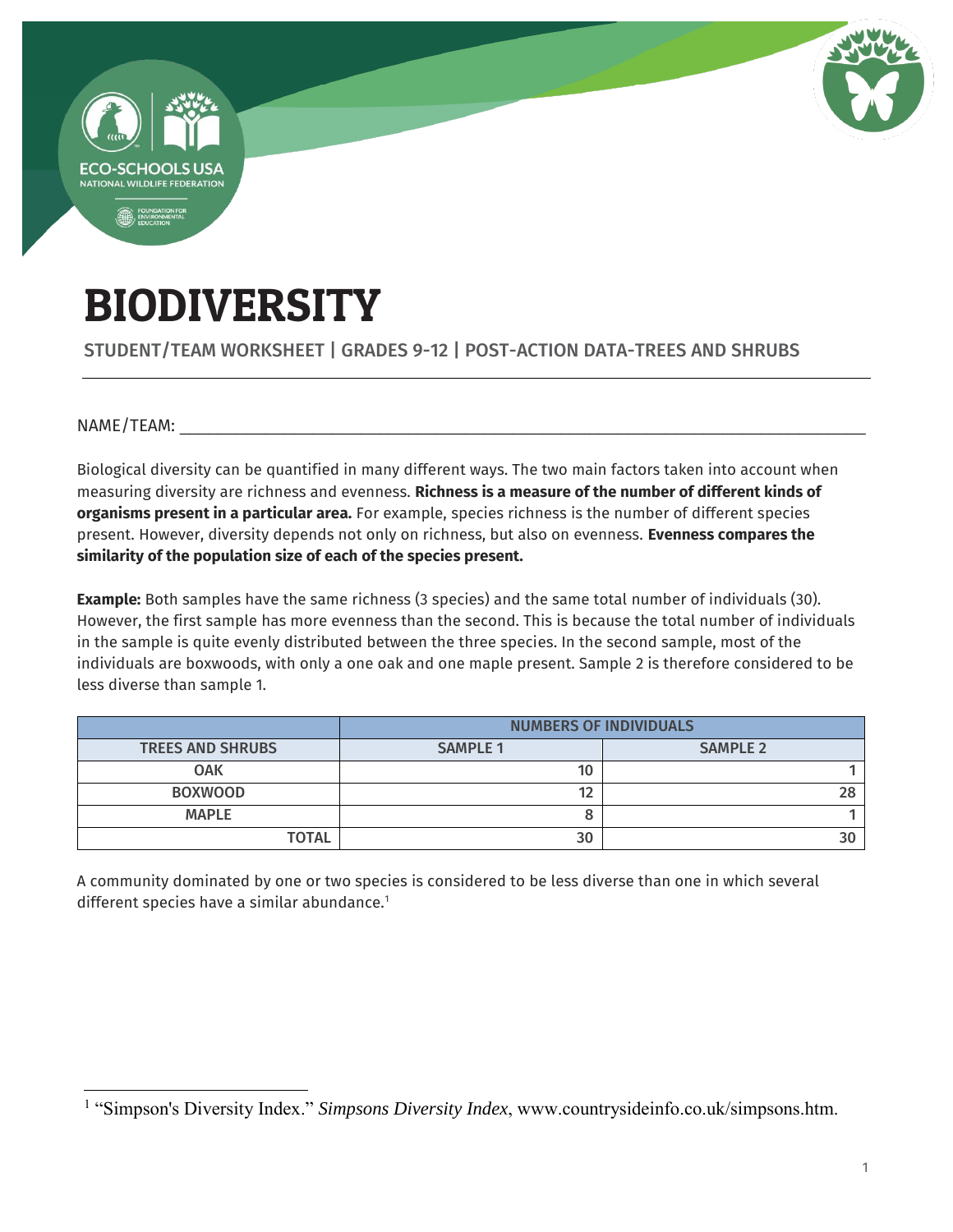





The team needs to observe the entire space. Slowly look up, down and all around the observation area, including the ground.

Use the SEEK app (Apple) or Google Lens app (Android), local field guides and/or local experts to provide identification assistance. If the name of the tree or shrub cannot be found, enter a description.

| 1.<br><b>CATEGORY</b><br>(TREE OR SHRUB) | <b>NAME OR DESCRIPTION</b> | <b>QUANTITY</b> | <b>ALIVE</b> | DEAD | NOTTOH |
|------------------------------------------|----------------------------|-----------------|--------------|------|--------|
| <b>EXAMPLE. TREE</b>                     | <b>SOUTHERN MAGNOLIA</b>   | $\mathbf{3}$    | $\mathbf{3}$ |      |        |
|                                          |                            |                 |              |      |        |
|                                          |                            |                 |              |      |        |
|                                          |                            |                 |              |      |        |
|                                          |                            |                 |              |      |        |
|                                          |                            |                 |              |      |        |
|                                          |                            |                 |              |      |        |
|                                          |                            |                 |              |      |        |
|                                          |                            |                 |              |      |        |
|                                          |                            |                 |              |      |        |
|                                          |                            |                 |              |      |        |
| <b>TOTALS</b>                            |                            |                 |              |      |        |

2. Total number of trees and shrubs combined from within the inventory site. (if number of trees and shrubs is greater than 50 write 50+)

### 3. **Richness**

Number of different tree types \_\_\_\_\_

## 4. **Richness**

Number of different shrub types \_\_\_\_\_